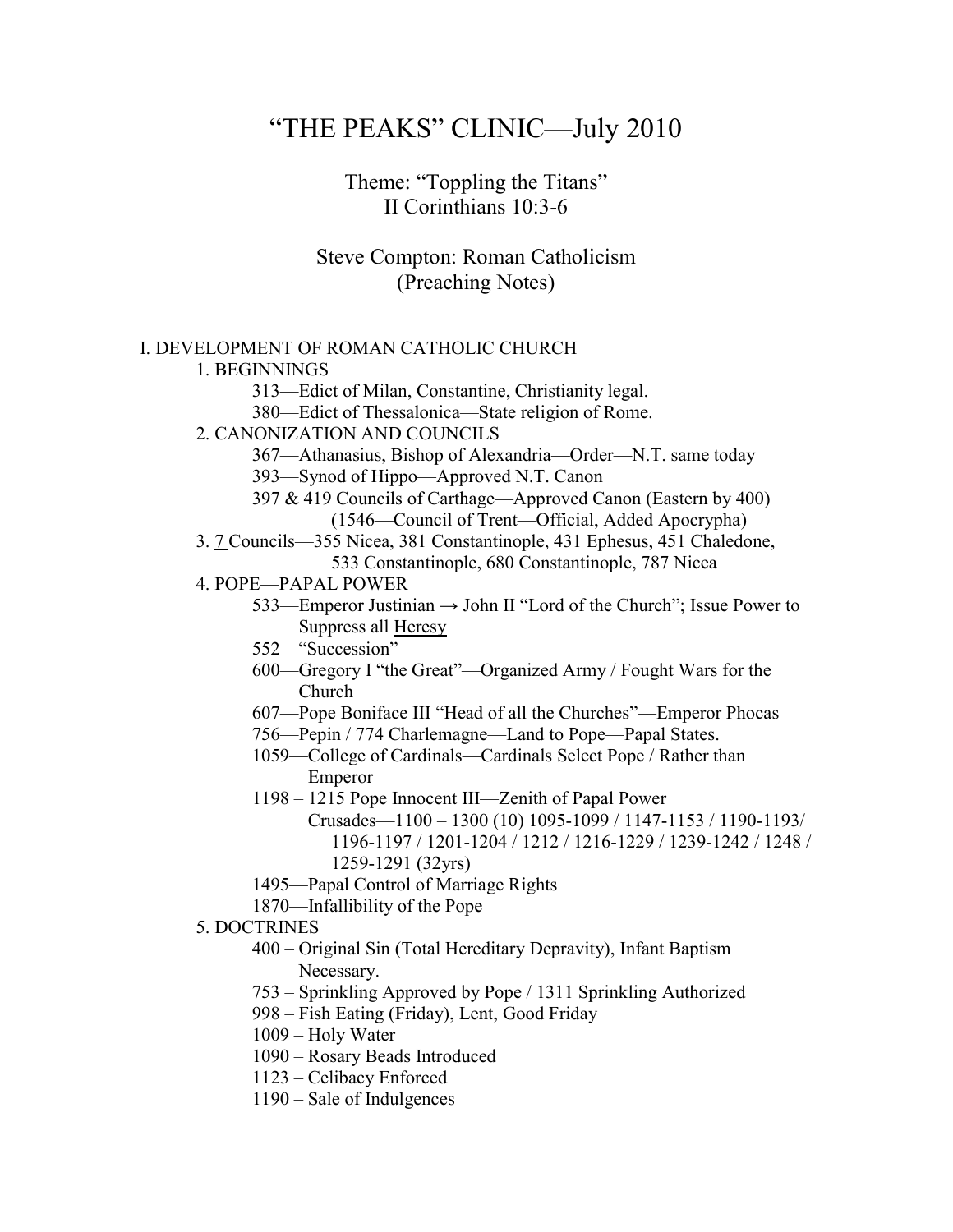- $1215$  Mass (A Sacrifice of Christ)  $\rightarrow$  Transubstantiation
- 1268 Priest—Absolution Power
- 1414 Laity Deprived of Cup (Dip)
- 1438 Purgatory
- $1545 Tradition = Same Authority as Bible$
- 1546 Mass in Latin—Universal, Apocrypha, Pope Has Interpretive Authority
- 1547 Confirmation
- 1845 Immaculate Conception of Mary (Catechism: Pg. 122-128, sec. 490&91)

### II. HOW DESTRUCTIVE ROMAN CATHOLICISM IS

- 1. So large, old; basis for all "Christian" denominations in the West, influences all denominations
- 2. Good people comfortable going to Hell.
	- a) My family—Mom, Dad, Grandma Mae examples
	- b) Mother Theresa, Father Quinin growing up
	- c) Attitude—don't know Bible, don't need to know: like water off a duck's back
- 3. Locked-in families
	- a) Infant sprinkling (baptism) original sin
	- b) Marriage within Church
- 4. Clergy / Laity system (mentality)
	- a) Concept: "can't understand Bible on your own." Catechism: pg. 27, Section 85
	- b) Separate priesthood
		- 1) "Succession" (Matthew 16:18&19)
		- 2) New prophecy = Scripture not sufficient (make it up as you go)
- 5. Purgatory & Limbo
	- Gives everyone a "second chance."
- 6. Praying to Mary, Saints
- 7. Transubstantiation closed Communion Confession requirement – 1215 A.D.

## III. SETTING PEOPLE FREE FROM ROMAN CATHOLICISM (PRINCIPLES AND SCRIPTURES)

- 1. Newest "Papal authorized" Catholic Bible in American English—almost identical to NASB! – Get them to read it!
- 2. Organization and practice of Roman Catholic Church
	- a) So different from Scripture!
	- b) So many holes should sink  $=$  sponge example
	- c) "Too big to fail" AIG, GM bailouts!